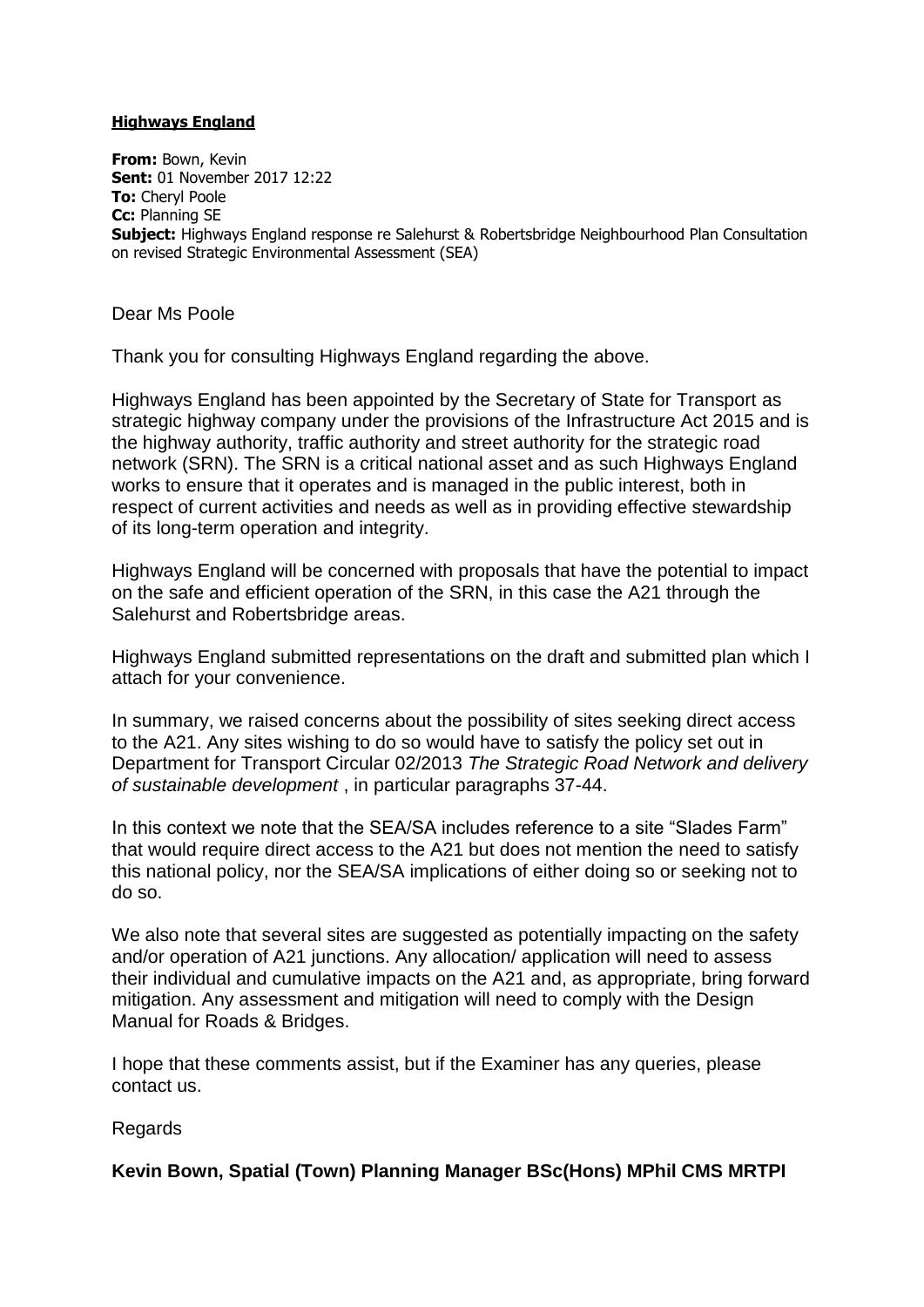Highways England | Bridge House | 1 Walnut Tree Close | Guildford | GU1 4LZ

# **Attachment:**

**From:** Cleaver, Elizabeth **Sent:** 24 March 2017 11:37 **To:** 'planning.strategy@rother.gov.uk' **Cc:** Planning SE **Subject:** Highways England response: Consultation on Submission Salehurst and Robertsbridge Neighbourhood Plan 2016 - 2028

**Consultation:** Public Consultation on Submission Salehurst and Robertsbridge Neighbourhood Plan 2016 – 2028

# **Highways England reference:** #2014

Dear Mr Marlow,

Thank you for notifying Highways England of the public consultation on the Submission Salehurst and Robertsbridge Neighbourhood Plan 2016 – 2028.

We previously commented on the Salehurst and Robertsbridge Neighbourhood Development Plan in our email of 1 November 2016. I can confirm that the comments in that email are still relevant and so I have copied it below.

Kind regards,

#### **Elizabeth Cleaver, Assistant Spatial Planning Manager**

Highways England | Bridge House | 1 Walnut Tree Close | Guildford | Surrey | GU1 4LZ

Highways England Company Limited | Registered Office: Bridge House, 1 Walnut Tree Close, Guildford GU1 4LZ | Registered in England and Wales No. 9346363

**From:** Bowie, David **Sent:** 01 November 2016 10:40 **To:** 'feedback@robertsbridgeneighbourhoodplan.org.uk' **Cc:** Planning SE; Cleaver, Elizabeth; Franklin, Richard **Subject:** Salehurst and Robertsbridge Neighbourhood Development Plan - FAO Stephen Hardy

Dear Stephen,

**Consultation:** Salehurst and Robertsbridge Neighbourhood Development Plan

### **Highways England Ref**: #1278

Thank you for your email of 26<sup>th</sup> September 2016 consulting Highways England on the above consultation.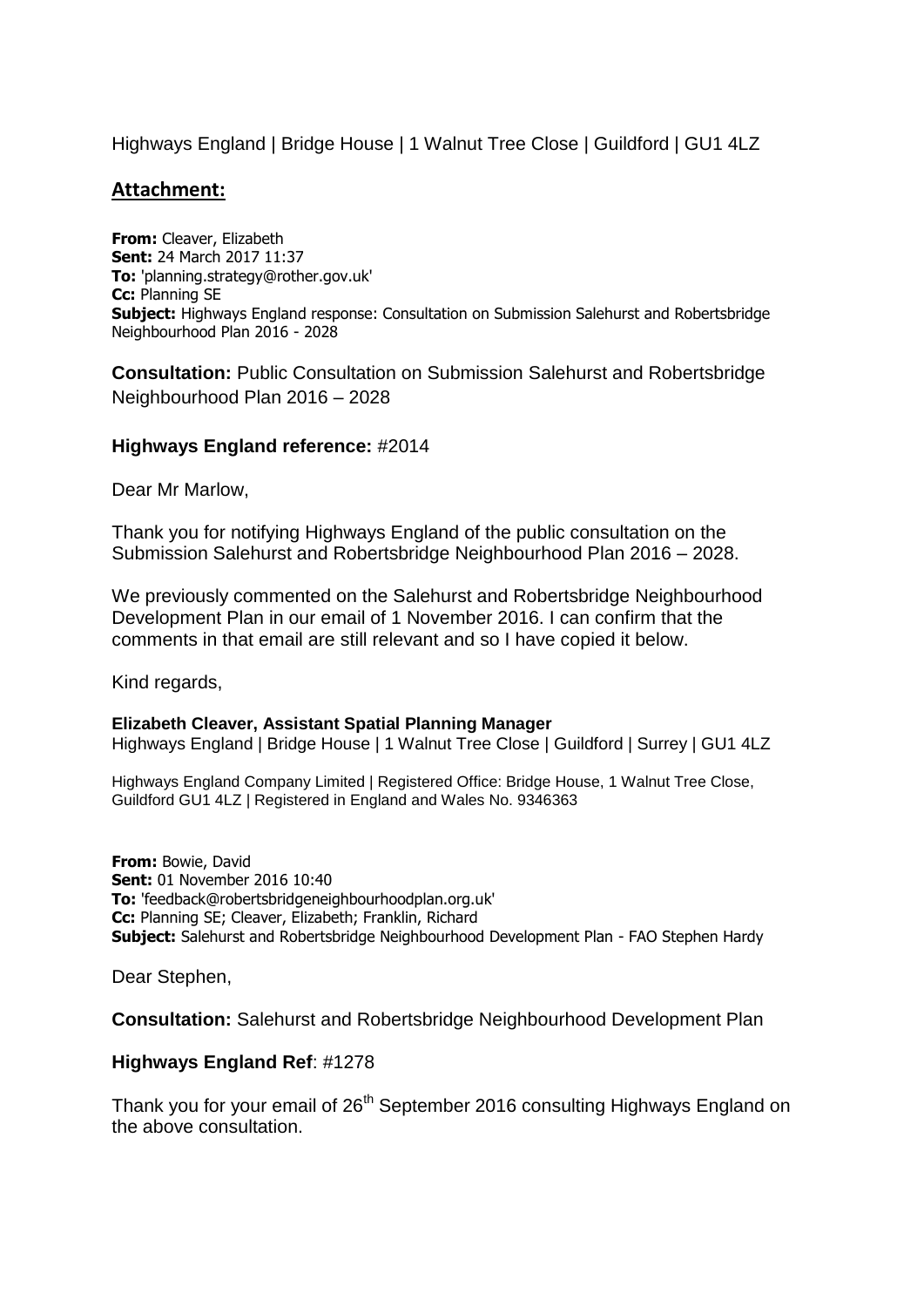Highways England has been appointed by the Secretary of State for Transport as strategic highway company under the provisions of the Infrastructure Act 2015 and is the highway authority, traffic authority and street authority for the strategic road network (SRN). The SRN is a critical national asset and as such Highways England works to ensure that it operates and is managed in the public interest, both in respect of current activities and needs as well as in providing effective stewardship of its long-term operation and integrity.

We will therefore be concerned with proposals that have the potential to impact the safe and efficient operation of the strategic road network, in this case the A21.

Having reviewed the plan, the following comments should be noted

- In relation to Policy EC6 point 3 on page 28, please note that Highways England will be concerned with developments that result in intensification of use of an existing access on to the A21. Any such proposals would need careful consideration in relation to the type of access already provided and whether or not it would still be suitable for use following re-development of the site. The Design Manual for Roads and Bridges document TD 41/95 "Vehicular Access to all Purpose Trunk Roads" gives guidance on the appropriate type of access for smaller development sites. The creation of a new access to the A21 is likely to be resisted by Highways England unless there is significant economic benefit in doing so and that the new access would not be detrimental to the safe and efficient operation of our network.
- Policy HO3 point 3 on page 38, Highways England would seek to resist the creation of new direct access to the A21 unless there is significant economic benefit in doing so and that the new access would not be detrimental to the safe and efficient operation of our network. The cumulative traffic effects of development will need careful consideration in relation to the efficient operation of the A21 specifically the roundabout junction with Northbridge Street and Church Lane as well as the priority junction with George Hill. Detrimental effects on the operation of these junctions may necessitate highway improvements which will need to be funded by development.
- We note that a Traffic Management Plan is proposed on page 56. As such, we recommend that early consultation is undertaken with Highways England in development of this plan,
- On page 7 of Annex 2: Site Assessment Document, we note that access to/from the A21 may be required for the Slides Farm and Grove Farm Phase 2 sites. Please note that Highways England would seek to resist creation of new direct access to the A21 unless there is significant economic benefit in doing so and that the new access would not be detrimental to the safe and efficient operation of our network. The cumulative traffic effects of development will need careful consideration in relation to the efficient operation of the A21 specifically the roundabout junction with Northbridge Street and Church Lane as well as the priority junction with George Hill. Detrimental effects on the operation of these junctions may necessitate highway improvements which will need to be funded by development; and